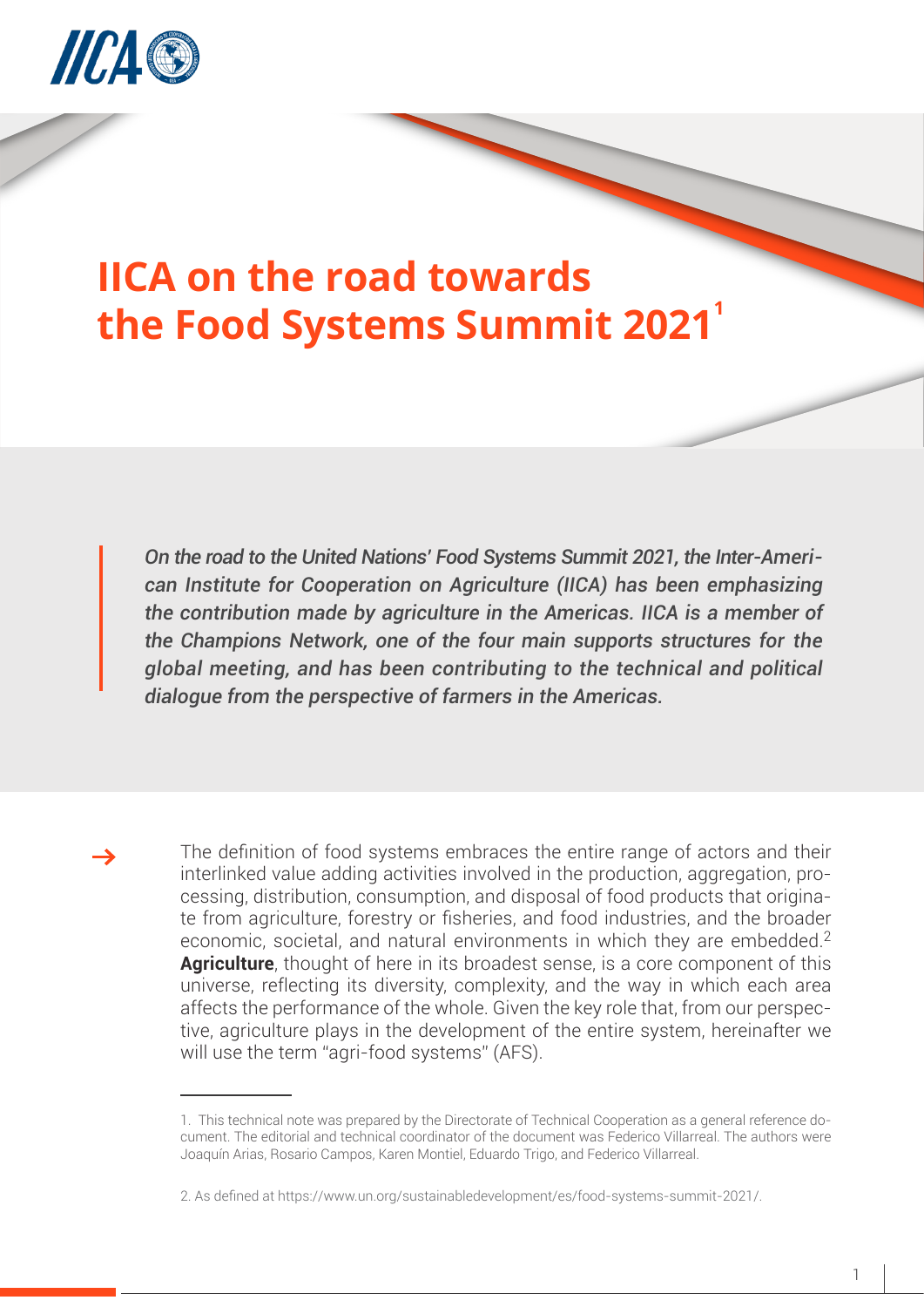IICA's commitment to organizing processes for participation, dialogue, and action is based on the **strategic role played by agriculture and farmers in the Americas in achieving the sustainable development of agri-food systems**. The Americas guarantee global food security, and is one of the regions with most quality resources that can be incorporated into production, such as land and water.<sup>3</sup> **Agriculture** is a strategic component of the economies of many countries in the region, not only as a source of exports, but also as a generator of employment and income, contributing to social inclusion and poverty reduction.

In this regard, IICA's member countries share the concerns expressed within the framework of the Summit with respect to nutrition, equity, environmental performance, and climate change. They also stress the importance of adopting an approach that recognizes the specific characteristics of their natural resource base, so they can be mobilized in an effective and sustainable way. At the regional level, sustainable transformations can be achieved by means of strategies designed to make better use of the potential of their wealth of natural resources and biodiversity, harnessing the opportunities currently offered by advances in science and technology.<sup>4</sup>

In this document, the authors provide answers to ten general questions related to important issues that will be addressed at the Food Systems Summit. They explain the general characteristics of food systems, the role of agriculture, the region, and IICA in the general dynamics.

**1 What are the background and objectives of the United** 

## **Nations' Food Systems Summit?**

Amid concern at the lack of progress in achieving the Sustainable Development Goals (SDG) set for 2030, the United Nations Secretary General has convened a **Food Systems Summit** in 2021. It is hoped that the Summit will launch "bold new actions to deliver progress on all 17 SDGs, each of which relies to some degree on healthier, more sustainable and equitable food systems," for which global reflection is needed in order to "transform the way in that the world produces, consumes and thinks about food."<sup>5</sup>

<sup>3.</sup> OECD/FAO (2020). OECD-FAO Agricultural Outlook 2020-2029, FAO, Rome/OECD Publishing, Paris, https://doi.org/10.1787/1112c23b-en.

<sup>4.</sup> IICA (2019). "Agriculture and Rurality in a Future of Permanent Change." Conference of Ministers of Agriculture of the Americas—2019 Inter-American Board of Agriculture (IABA), San Jose, Costa Rica. http:// repositorio.iica.int/bitstream/handle/11324/8291/%28WD-394%29%20Agriculture%20and%20rurality.pdf?sequence=1&isAllowed=y

<sup>5.</sup> See https://www.un.org/en/food-systems-summit/about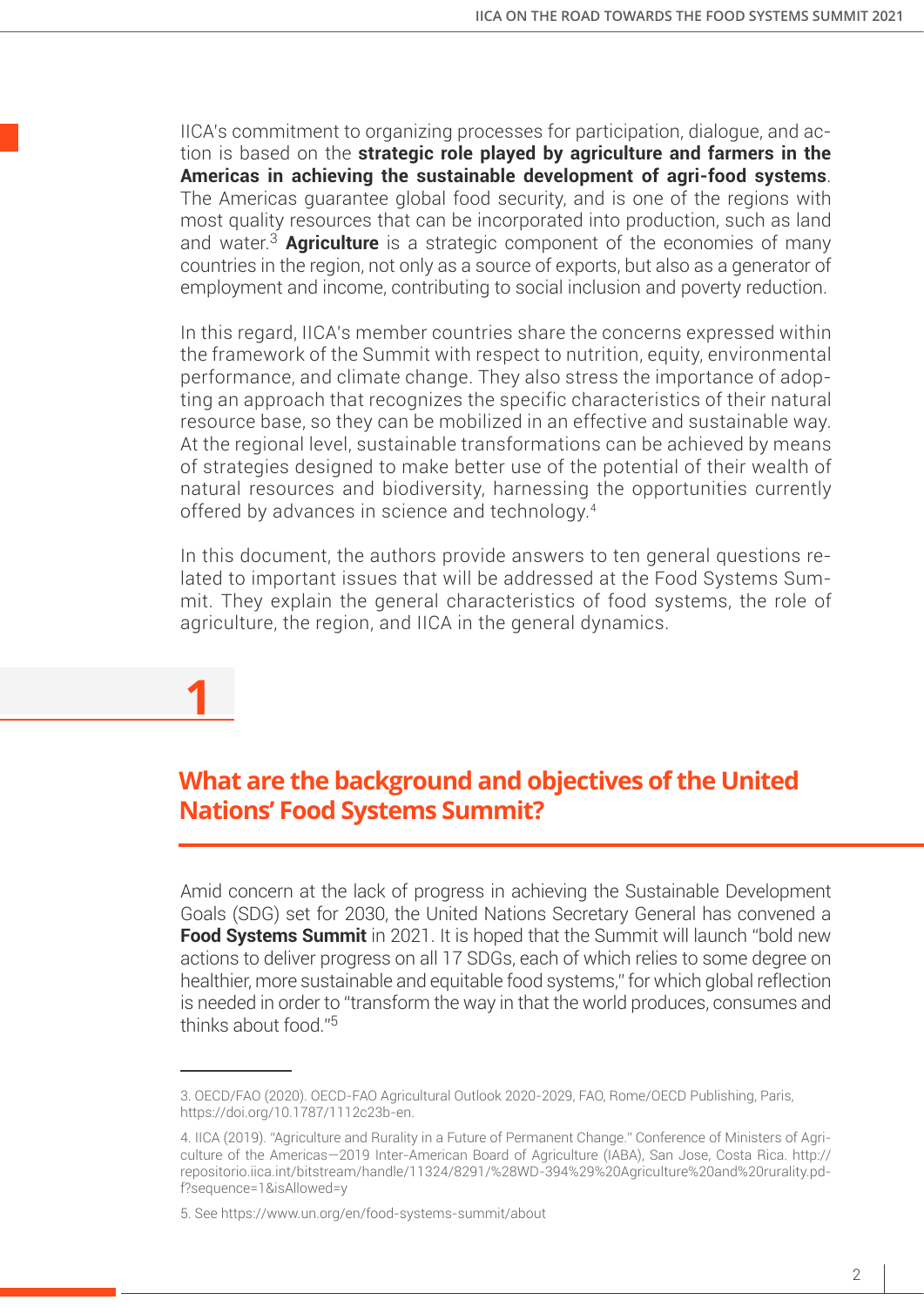The preparatory process for the Summit was designed to bring to the table "key players from the worlds of science, business, policy, healthcare and academia, as well as farmers, indigenous people, youth organizations, consumer groups, environmental activists, and other key stakeholders,"<sup>6</sup> so that the agreements adopted reflect all points of view and are feasible to implement. The Summit aims to bring about tangible, positive changes in the world's food systems by focusing on the delivery of four outcomes:

**(i) Generate significant action and measurable progress** toward the 2030 Agenda for Sustainable Development.

**(ii) Raise awareness and elevate public discussion** about how reforming our food systems can help us achieve the SDGs.

**(iii) Develop principles** to guide governments and other stakeholders seeking to promote the development of their food systems as a key element towards the achievement of the SDGs.

**(iv)** Create a **system of follow-up and review** to ensure that the Summit's outcomes continue to drive new actions and progress.

**2**

### **How is the Summit being organized to achieve its outcomes, advance technical and political dialogue, and ensure the subsequent implementation of actions?**

In purely operational terms, the Summit is being organized by the UN Secretary General's Special Envoy, Agnes Kalibata, supported by an **Advisory Committee** that assists her with political matters, and a **Scientific Group** that is in charge of the content of the meeting. This group is comprised of world experts from disciplines such as the natural sciences, agronomy, ecology, natural resources, nutrition and the social sciences. There is also a Champions Network, made up of a group of individuals and organizations committed to the Summit's objectives and the promotion of actions aimed at achieving them.

Within this framework, on 28 January 2021 Agnes Kalibata invited the Director General of the Inter-American Institute for Cooperation on Agriculture (IICA), Manuel Otero, to form part of the Champions Network, as the representative of the agricultural and rural sectors of North America, Latin America and the Caribbean.7

<sup>6.</sup> See https://www.un.org/en/food-systems-summit/about

<sup>7.</sup> https://iica.int/en/press/news/iica-director-general-be-member-one-un-food-systems-summit-support-networks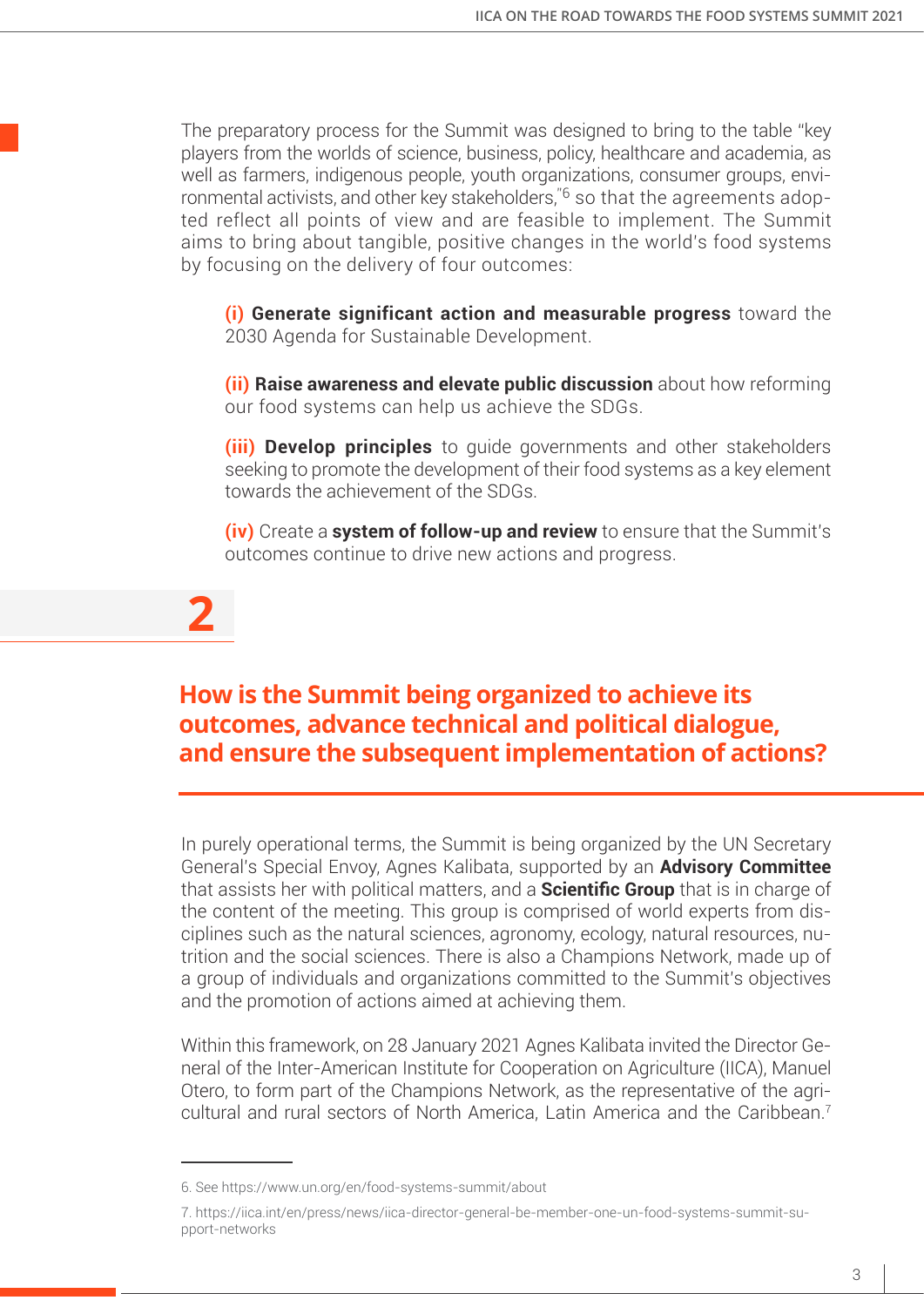IICA also organized a conference on 26 February with the participation of its Director General, the Special Envoy, journalists from the region, and Rattan Lal, the renowned scientist and recipient of the World Food Prize-2020. During the event, Agnes Kalibata underscored the importance of making science-based decisions with respect to food systems, and the impact on food security of non-science-based barriers to international trade. Manuel Otero spoke of the need to listen to the voices of farmers in the Americas, given the key role they play in guaranteeing the world's food security.<sup>8</sup>

# **3**

### **What are the Summit's Action Tracks?**

The technical aspects of the Summit are organized around five **Action Tracks**<sup>9</sup> that will allow the participants to share their ideas, learn from others, and take advantage of the expertise of actors drawn from all of the world's food systems.

- **(i)** Action Track 1: Ensure access to safe and nutritious food for all
- **(ii)** Action Track 2: Shift to sustainable consumption patterns
- **(iii)** Action Track 3: Boost nature-positive production
- **(iv)** Action Track 4: Advance equitable livelihoods
- **(v)** Action Track 5: Build resilience to vulnerabilities, shock, and stress.

## **4**

### **What levers of change and game-changing solutions will be proposed at the Summit?**

Four levers of change have been identified that cut across all the Action Tracks<sup>10</sup>, These are areas of work with the potential to deliver positive changes beyond their immediate focus, in order to meet the Summit's objectives:

<sup>8.</sup> https://iica.int/en/press/news/un-secretary-generals-special-envoy-food-systems-summit-underscores-role-latin-america

<sup>9.</sup> https://www.un.org/en/food-systems-summit/action-tracks

<sup>10.</sup> https://www.un.org/es/food-systems-summit/levers-of-change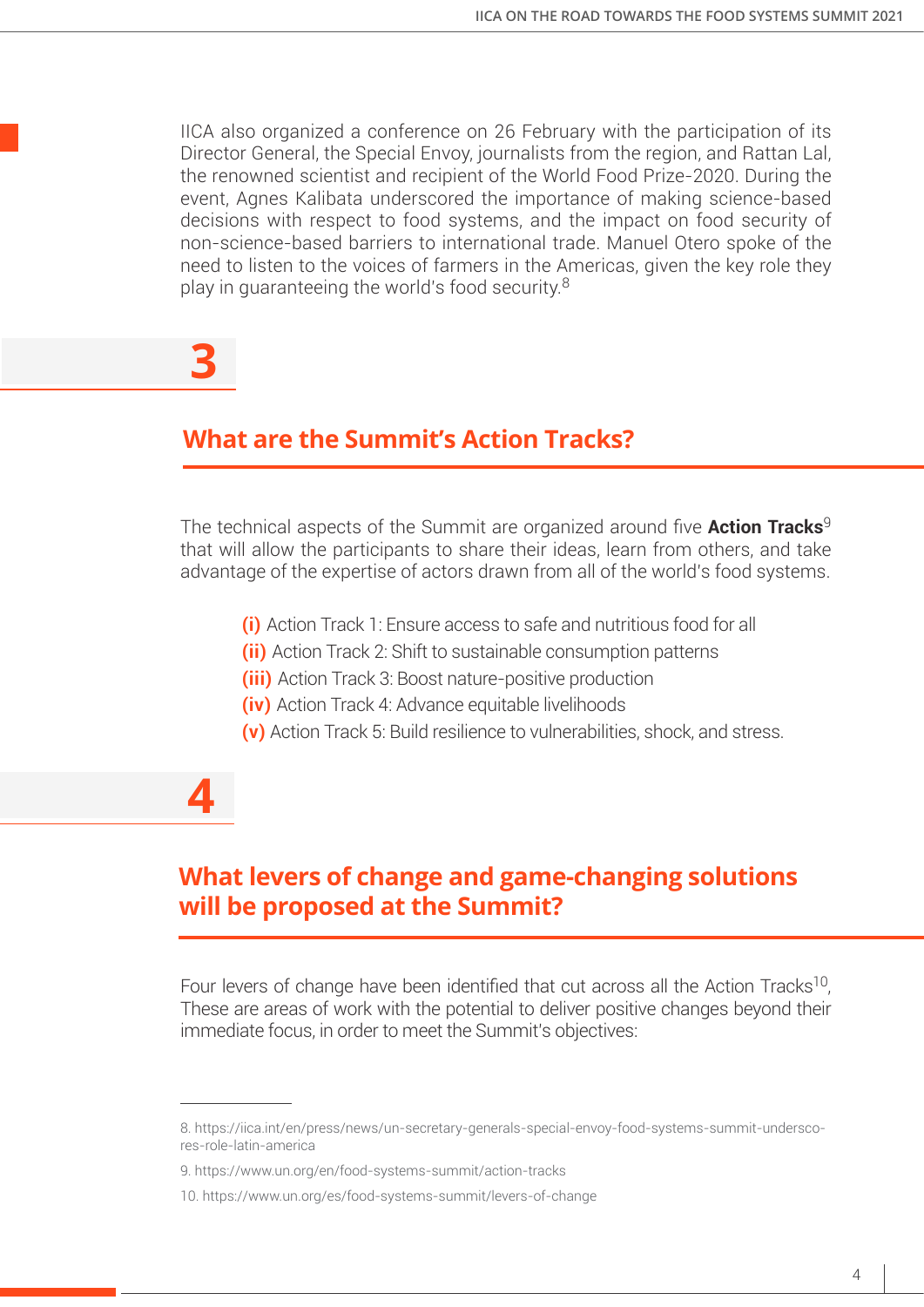- **(i)** Gender
- **(ii)** Human rights
- **(iii)** Finance
- **(iv)** Innovation

An open set of *game-changing solution* is being proposed to implement transformation processes aligned with the principles of the Summit. Each one is linked to a problem that has been identified and proposes a "theory of change," with flexible rules and criteria, and with a broadly democratic and participatory process of identification and implementation. The Scientific Group has prepared documents for each Action Track, and summaries of a first series of game-changing proposals are contained in a number of documents available at https://www.un.org/en/food-systems-summit/documentation. The Champions (and their networks) have been invited to assist with this stage, particularly the transition from the theoretical to the practical.

# **5**

### **What is IICA's objective in the run-up to the Summit, and what is its strategy for supporting the effective participation of Latin America and the Caribbean?**

IICA organized a conceptual and political discussion from the perspective of agriculture in the Americas as a means of contributing to the preparations for the Food Systems Summit. The results of this contribution are summarized in the document *"Food systems: an outlook from the perspective of agriculture in the Americas,"* which is based on a draft prepared by IICA that was then enriched and approved by all the sector's key actors, who participated fully in the process. The ministers of agriculture of the member countries are expected to endorse the document.

For the region to participate in the Summit effectively, work is required on two fronts. The technical efforts should target a better understanding of the processes involved, while at the political level, all stakeholders–from farmers to policymakers–should be afforded the opportunity to participate in the design of actions to be implemented to transform agri-food systems (be they local, national, regional or global) in line with the objectives proposed for the Summit.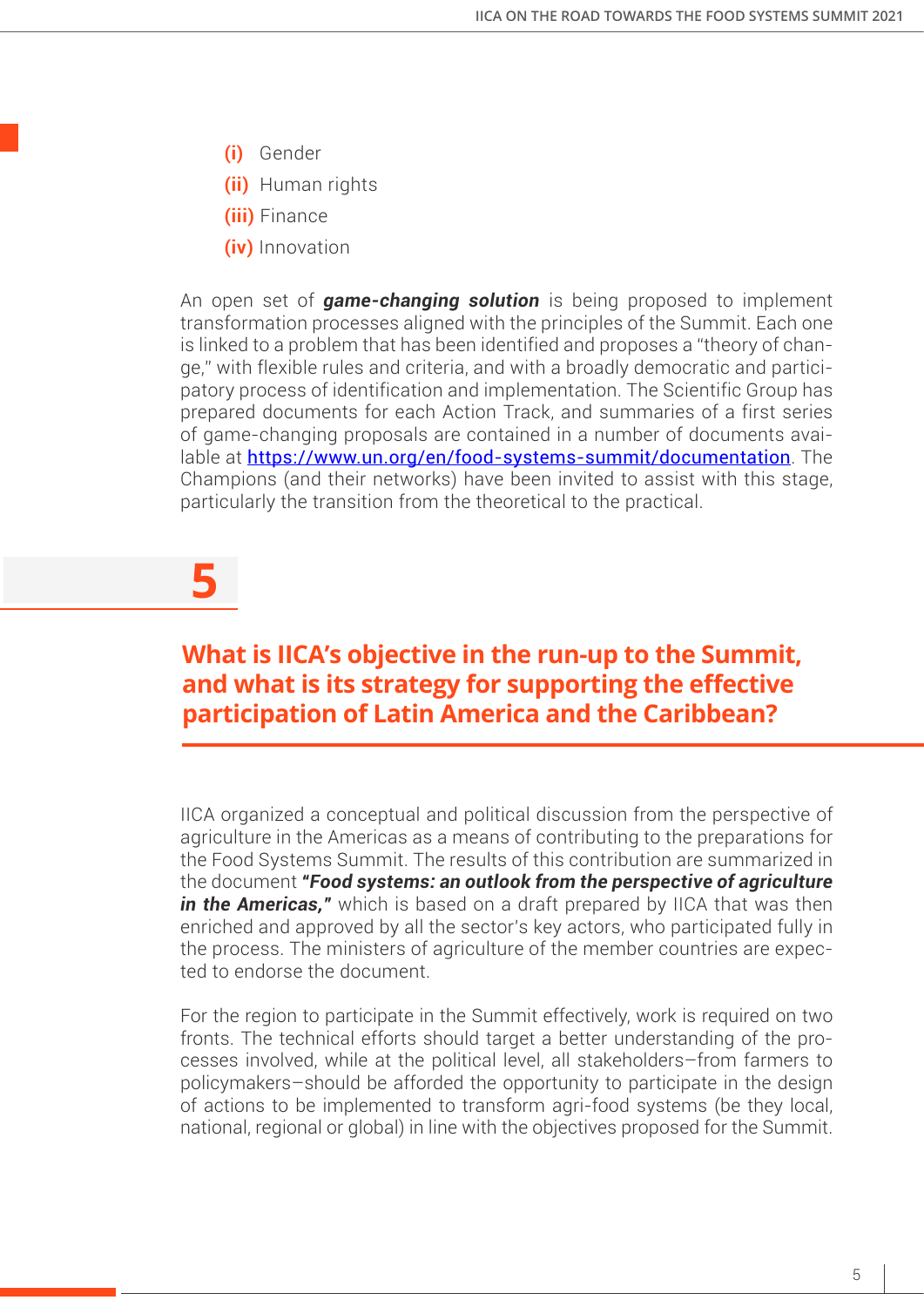## **6**

### **How is IICA supporting the technical dialogue designed to optimize agriculture's contribution to food system development?**

At the technical level, IICA's contribution addresses 11 issues at the local, national and international levels, focusing the discussion on how to optimize the development of agri-food systems, and maximize their contribution to the Sustainable Development Goals, and particularly to the proposed Summit objectives related to nutrition, health, equity and inclusion, the environment, and climate change. In this regard, the proposed process is directly linked to the ministerial consensus reached at the Ministerial Conference of Agriculture of the Americas 2019— that is, the need to design strategies that tap the potential for transformation implicit in the new science and technology scenarios, in order to improve agriculture's contribution to tackling the challenges at the local, national and global levels.<sup>11</sup>,<sup>12</sup>

Therefore, the work is organized under the following areas of intervention:

- **1.** Research and development
- **2.** Soils
- **3.** Digital agriculture
- **4.** Tropical agriculture
- **5.** Sustainable livestock
- **6.** "One health" approach
- **7.** Cooperatives
- **8.** International trade
- **9.** The bioeconomy
- **10.** Gender and youth
- **11.** Caribbean agriculture.

The work in each area is focused on:

**(i)** How to engage in dialogue with, or contribute to, each of the Summit's Action Tracks, and

**(ii)** Exploring the transformation pathways, i.e., the policies and specific actions that should be used to lever the required change.

<sup>11.</sup> http://jia2019.iica.int/en

<sup>12.</sup> https://iica.int/en/press/news/western-hemisphere-ag-leaders-unite-support-science-based-standards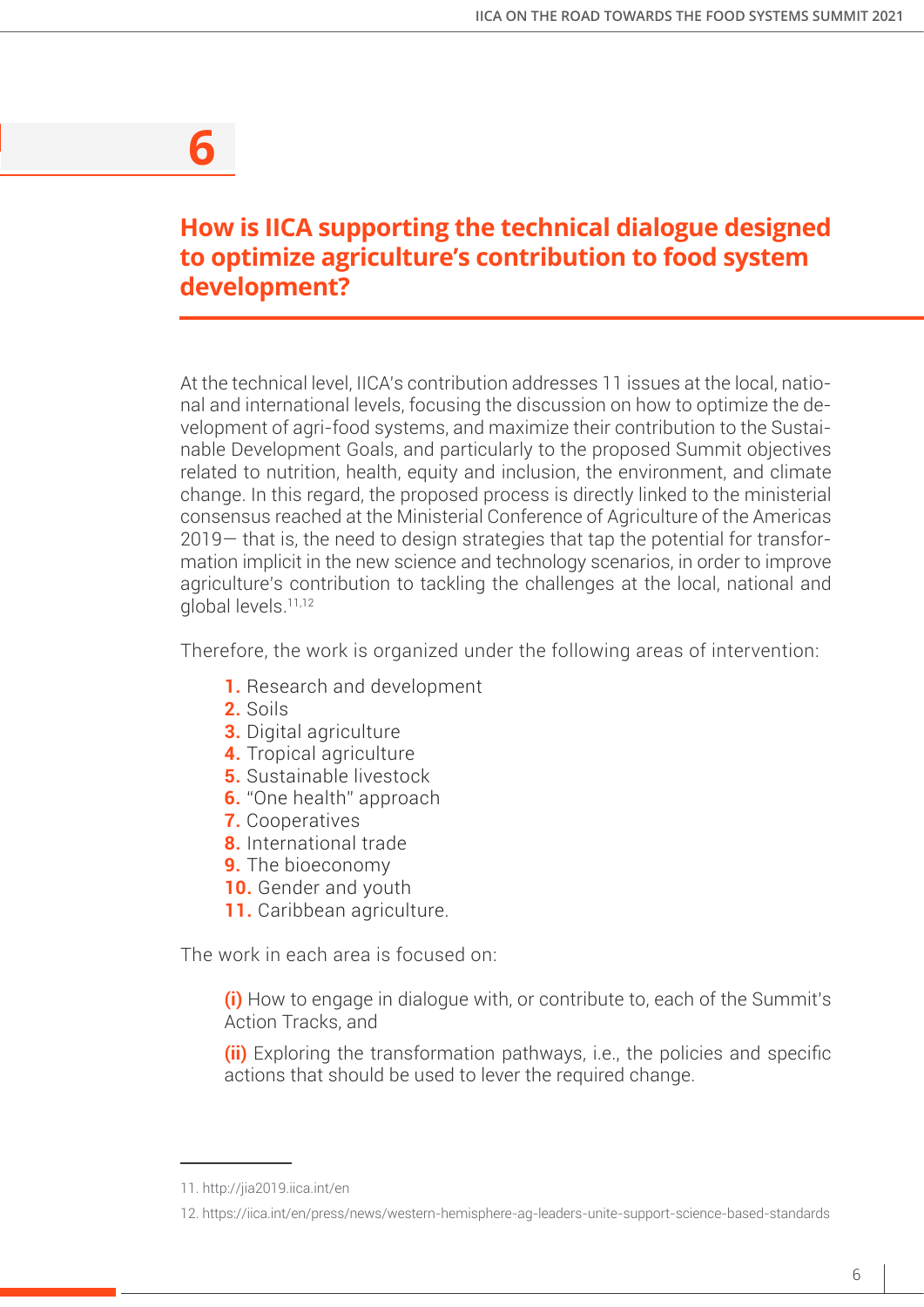In carrying out this work, full use is being made of the technical cooperation actions implemented under IICA's five Hemispheric Action Programs and Cross-cutting Issues, and of a broad process of dialogue with the key actors in each case, who are organized under the rules for dialogue established for the Summit<sup>13</sup>

**7**

### **How is IICA supporting the political dialogue in Latin America and the Caribbean?**

Given the objective of contributing to the Summit from the perspective of agriculture in the Americas, the aim at the political level is to place the discussion on the ministerial agenda, by means of a two-step process:

**(i)** First, early contributions will be identified and presented at the pre-Summit due to be held in July 2021. These early contributions will be discussed at a working meeting of ministers of agriculture convened during the second quarter of 2021.

**(ii)** The second political action involves the inclusion of the transformation of agri-food systems in the work of the Ministerial Conference of Agriculture of the Americas scheduled for September 2021.

The document *"Food systems: an outlook from the perspective of agriculture in the Americas,"* which synthesizes the entire process of technical consultations, is being prepared and will be used as the basis for the discussions at the conference.

**8**

### **How are "food systems" defined?**

Agri-food systems (AFS) encompass the entire range of actors, processes and value-adding activities involved in the production, aggregation, processing, distribution, consumption, and disposal of food products that originate from agriculture<sup>14</sup>. Figure 1 shows the different components of which they are comprised: activities and outcomes, and their interactions, influenced by the biophysical and socioeconomic

<sup>13.</sup> See https://www.un.org/food-systems-summit/dialogues

<sup>14.</sup>FAO. 2017. Nutrition and food system. A report by The High Level Panel of Experts on Food Security and Nutritio (online). Rome, Italy. Available in: http://sa.indiaenvironmentportal.org.in/files/file/Nutrition%20 and%20food%20systems.pdf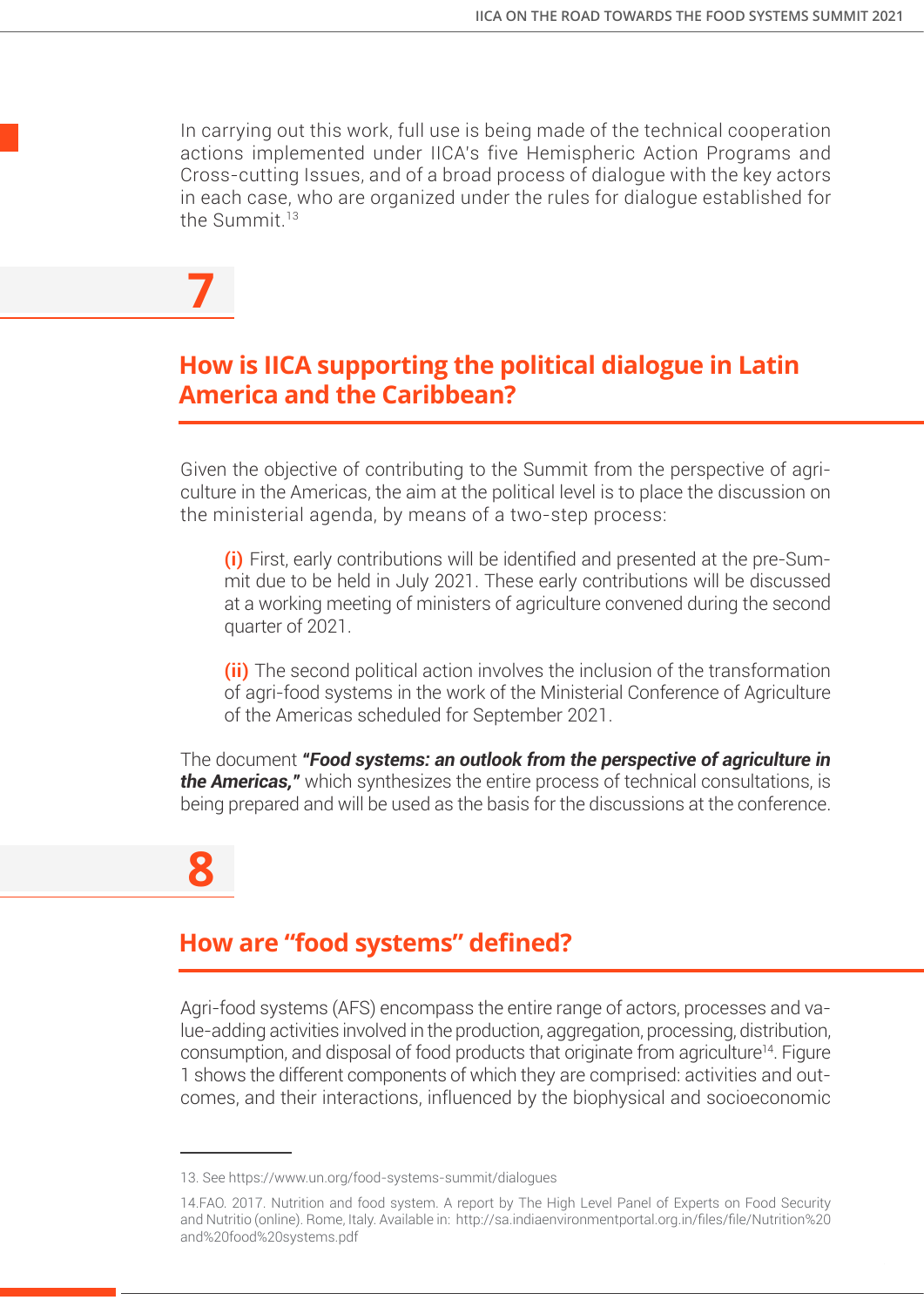dynamics<sup>15</sup>. The analysis and development of AFS should include the broader economic, societal and natural environments in which they are embedded, including links to other systems and recognizing that the transformation of the agri-food system is essential but not enough to ensure sustainable development<sup>16</sup>. Furthermore, AFS belong to, or are rooted in, a given territory: their characteristics and performance are determined by specific, interrelated spatial scales, be it at the global, regional, national, or local level.

#### FIGURA 1. THE AGRI-FOOD SYSTEM AND ITS COMPONENTS



<sup>15.</sup> ECLAC; FAO; IICA. 2017. The Outlook for Agriculture and Rural Development in the Americas: A Perspective on Latin America and the Caribbean. (online). San Jose, Costa Rica, IICA. 267 p. Available in: http:// repositorio.iica.int/bitstream/handle/11324/6143/BVE17109365e.pdf;jsessionid=1EF4B9B3AA13182B-3F15314AF873444E?sequence=1.

<sup>16.</sup> Joachim von Braun et. al. 2020. Food Systems – Definition, Concept and Application for the UN Food Systems Summit (paper for discussion)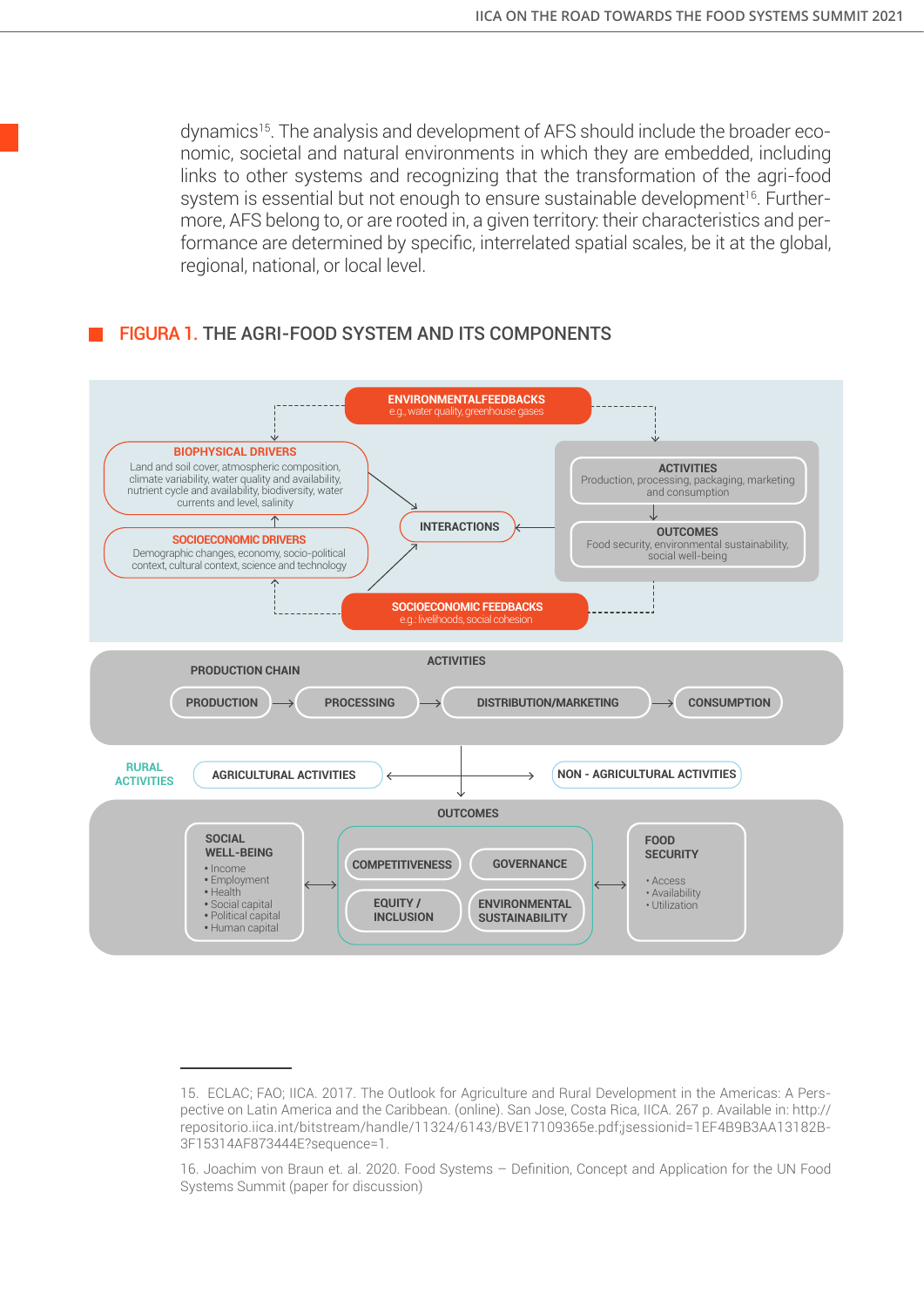## **9**

### **How are the agriculture and food systems of Latin America and the Caribbean contributing to the goals of the 2030 Agenda?**

Agriculture, including livestock farming and agri-food systems, plays a key role in feeding a growing population and conserving the natural resources on which it depends. Agri-food systems have a two-way impact: on the one hand, they bring about transformations in ecosystems, the environment, and production systems, and, on the other, they are key to achieving the objectives of sustainability, food and nutrition security, and the prosperity of present and future generations.

The AFS of Latin America and the Caribbean (LAC) make strategic contributions not only to the development objectives of the region, but also, and to a significant degree, to those of the rest of the world. On the one hand, as the biggest net food exporter, it plays a key role in guaranteeing the global food supply and stabilizing international prices. On the other, LAC is the planet's biggest provider of ecosystem services, making the role it plays essential for environmental sustainability and climate change mitigation.

In more general terms, AFS should be thought of as a core component of economies at every level (i.e., the regional, national and local levels), given the contribution they make to the generation of employment and investment, and to economic activity in general<sup>17</sup>. In this regard, it is important to recognize the key role being played by AFS and rural spaces in achieving the objectives of the 2030 Agenda for Sustainable Development.<sup>18, 19</sup>

<sup>17.</sup> Michael Morris et al. 2020. Future foodscapes: Reimagining agriculture in Latin America and the Caribbean (online). World Bank, Washington, DC. Available at http://documents.worldbank.org/curated/ en/159291604953162277/Future-Foodscapes-Re-imagining-Agriculture-in-Latin-America-and-the-Caribbean

<sup>18.</sup> ECLAC, FAO, IICA. 2019. The Outlook for Agriculture and Rural Development in the Americas: A Perspective on Latin Americaand the Caribbean. (online).. San Jose, Costa Rica, n.p. 144 pp. Available at: https://www.agrirural. org/.

<sup>19.</sup> DeClerck et al. 2016. Agricultural ecosystems and their services: the vanguard of sustainability? (online). Current Opinion in Environmental Sustainability 23:92-99. Available at https://linkinghub.elsevier.com/ retrieve/pii/S1877343516301075